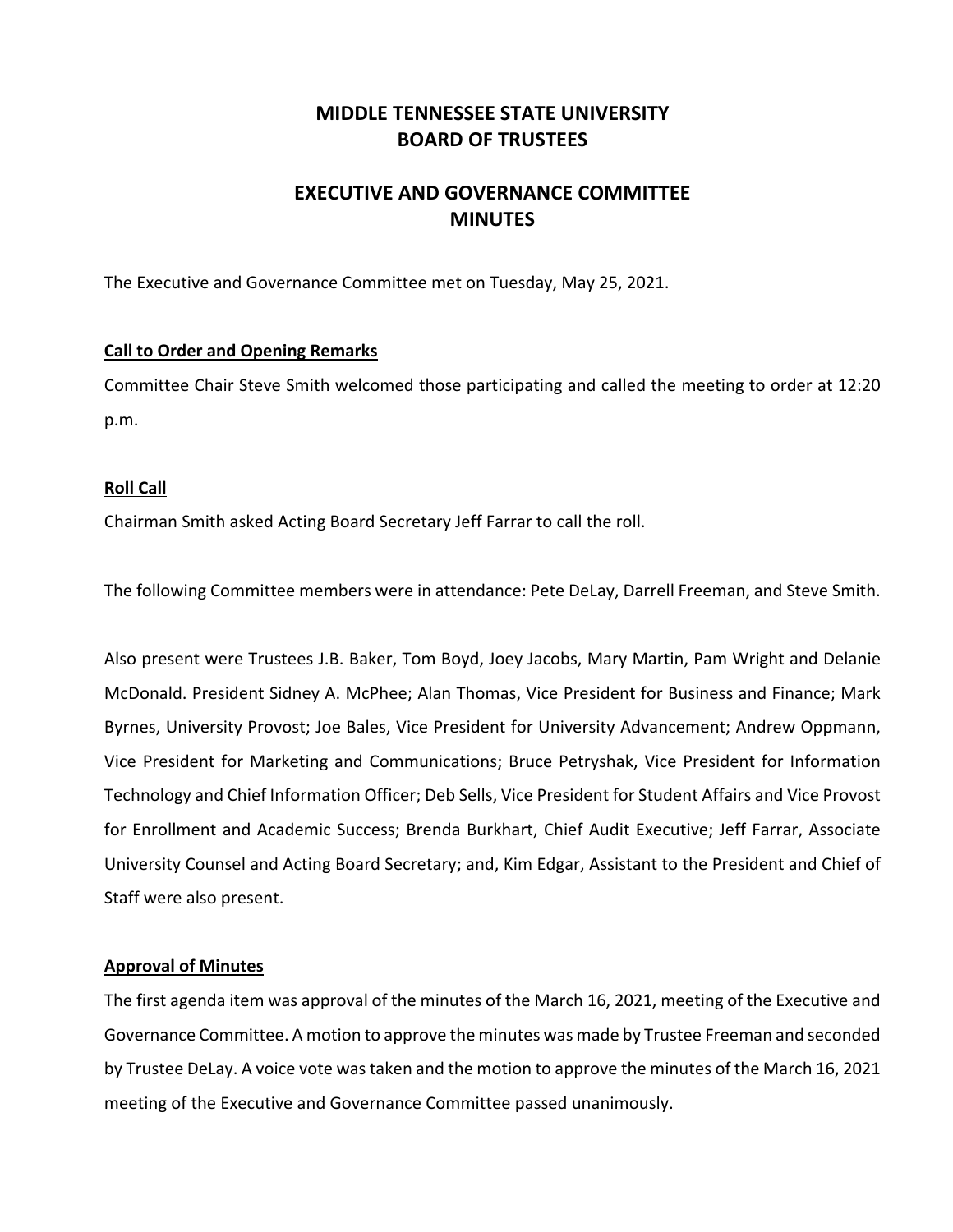#### **President's Evaluation ‐‐ Information**

Chairman Smith reported that he just completed the President's annual evaluation in accordance with Board rules. He sent a copy of the President's Self Evaluation Assessment to each Board member via U.S. mail. He met with Dr. McPhee and discussed his self‐evaluation along with the Board comments and suggestions. Chairman Smith reported that institution has had a successful year, particularly with the challenges posed by the COVID‐19 pandemic. Chairman Smith highlighted some of the accomplishments over the past year, including ranking by the Princeton Review, increased enrollment, and successful reopening during the COVID‐19 pandemic. Chairman Smith stated that he had provided Dr. McPhee with a written assessment of his completed performance review.

### **Parliamentary Procedures Review ‐‐ Information**

Acting Board Secretary Jeff Farrar provided a brief review of parliamentary rules and procedures as a refresher for the Trustees. This review included discussion of appropriate parliamentary procedures and requirements of the Board Bylaws and Open Meetings Act as they relate to agendas, motions, voting, debate, meeting minutes, timing of meeting notices/agendas, and other topics.

### **Proposed Board Policy Revision: Board Committees ‐‐ Action**

Dr. Mary Hoffschwelle made the presentation concerning a proposed policy revision to the Board Committees policy. The Southern Association of Colleges and Schools Commission on Colleges requires that a governing board "defines and regularly evaluates its responsibilities and expectations" (Standard 4.2.g. Board Self‐Evaluation). The University's compliance certification report for reaffirmation of accreditation must explain how the MTSU Board of Trustees meets the requirement, supported by evidence such as Board policies and procedures, minutes of meetings, schedules for self-evaluation, and reports on findings from those evaluations. The proposed change to the Board Committees policy will specify the Executive and Governance Committee's responsibility for a regular schedule of Board self‐evaluation and use of evaluation results for improvement.

A motion was made by Trustee Freeman, seconded by Trustee DeLay, to approve the proposed Board policy revision to Board Committees. A voice vote was taken and the motion was unanimously approved.